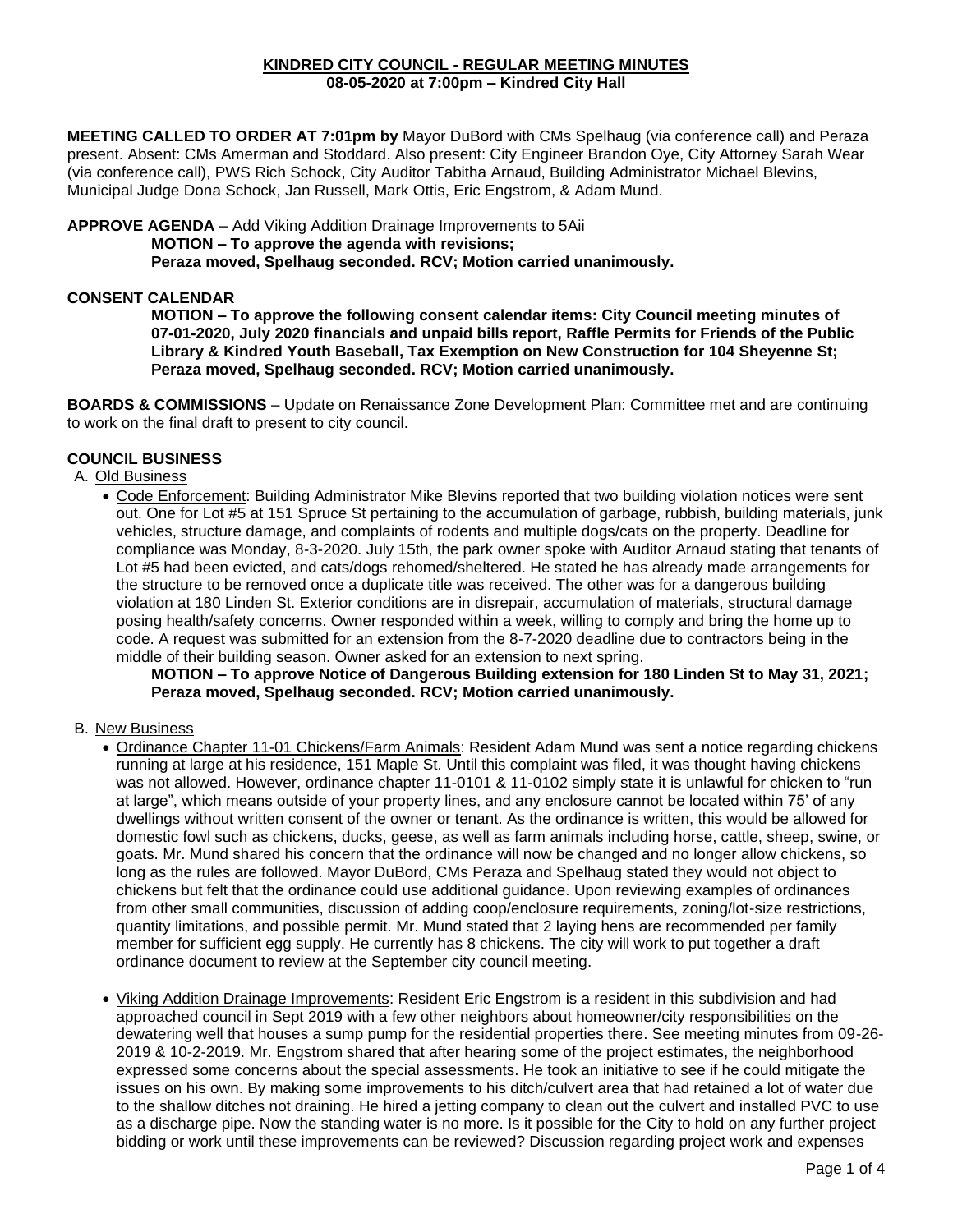thus far, project is ready for bidding within next month after reducing the scope of the project to attempt to reduce the total costs, whether Mr. Engstrom's improvements would work long term or short term, possibility of adding the seasonal pump changes to public works department duties. Reviewing the bids received and looking at the long-term solution, the City can choose to revise the scope of the project if needed.

• Ordinance 2020-81 - Revisions to Conditional Permitted Uses within General Commercial District and Setbacks for Accessory Structures: Public hearing will be published and scheduled at September 2<sup>nd</sup> council meeting. This is the formal update to discussion from June-July council and P&Z meetings.

**MOTION – To approve 1 st reading of Ordinance 2020-81;**

**Peraza moved, Spelhaug seconded. RCV; Motion carried unanimously.** 

• Deputy Auditor Position: CM Peraza and Auditor Arnaud interviewed applicant Ms. Sullivan and feel she will be a good fit for the position. She has recently moved to Kindred from OR to be closer to her family; many of her previous positions were centered around customer service and finance, even some property assessment and forestry knowledge as well.

**MOTION – To approve hiring Barbara Sullivan as full-time Deputy Auditor, up to 40 hrs/wk at \$15.00/hr, NDPERS retirement plan & holiday pay effective immediately, PTO to accrue immediately not to be used until after employee evaluation competed at 6 months; Peraza moved, Spelhaug seconded. RCV; Motion carried unanimously.** 

- C. Pool/Park Board: Due to time constraints and city deputy auditor leaving in June, the Park Board has decided to hire out an individual contactor for their accounting services instead of working with the City for this service. They are still interested in exploring the financial relationship with the City when the timing is more suitable. Discussion of having a council member attend the park board meetings and visa versa to help strengthen the communication and relations.
- D. Marketing: Mayor DuBord had salvaged a chunk of an Aspen tree that was removed from Elm Street last summer and had a gentleman from Mandan craft pens, dying them Kindred blue. It was a hope to sell them during Kindred Days this year, but will hang on to them until next year. The City does still have shirts available for purchase as well. Also been working with CM Amerman and Peraza on beautification of city grounds.
- E. Police: Deputy Beckius was unable to attend the meeting but provided the July 2020 report with 30 calls for service as follows: 2-medical; 4-animal calls; 8-public assist; 4-suspicious; 1-disturbance; 4-traffic complaint; 2-domestic; 1-assist other agency; 1-found person; 1-911 hang up; 1-gas drive off; 1-impaired person. Deputy Beckius shared he has put in a request for the sheriff's office radar trailer to be set up on Dakota St and it should be in place soon.

# F. Engineering:

- **Wastewater Treatment Improvements; Sewer Improvement District 2019-1:** Two potential sites were chosen for further evaluation on the West side of the city, Naslund & Braaten site access agreements are confirmed. Braun Intertec should be out this week for soil borings. Will begin to contact area farmstead owners to get preliminary consensus of project placement.
- **Newport Ridge Phase 4; Improvement District 2020-1 & Water Looping Project 2020-2:** KPH has submitted a change proposal, but Moore is awaiting additional documents for review. Soil compaction has failed due to wet soil issues. KPH has been slow moving and uncommunicative in this regard. The watermain loop is complete, however some items were done incorrectly; dug through the force main and electrical conduit for airport runway lights when crossing with the water main, installed fire hydrant at incorrect location per project plans, and the city may need to acquire additional easement due to installing the new line too close to outside of easement. Moore is tracking all time and expenses related to these issues as there is potential for the city to withhold funds to cover the additional costs. Contractor has submitted an application for payment for \$146,437.98, engineer recommendation to retain \$47,642.68 for compaction work not completed, and consider holding payment until runway lights are repaired as it has been 2  $\frac{1}{2}$  weeks since the damage and airport cannot property operate at night without lights.

**MOTION, passed – To approve Contractor's Application for Payment No. 2 for adjusted total of \$98,795.30 contingent on electrical conduit for airport runway lights being repaired before processing;**

**Peraza moved, Spelhaug seconded. RCV; Motion carried unanimously.**

**MOTION, passed – To approve Moore Engineering Invoice 24314 for \$8,665.00 & Invoice 24311 for \$18,501.95;**

**Peraza moved, Spelhaug seconded. RCV; Motion carried unanimously.**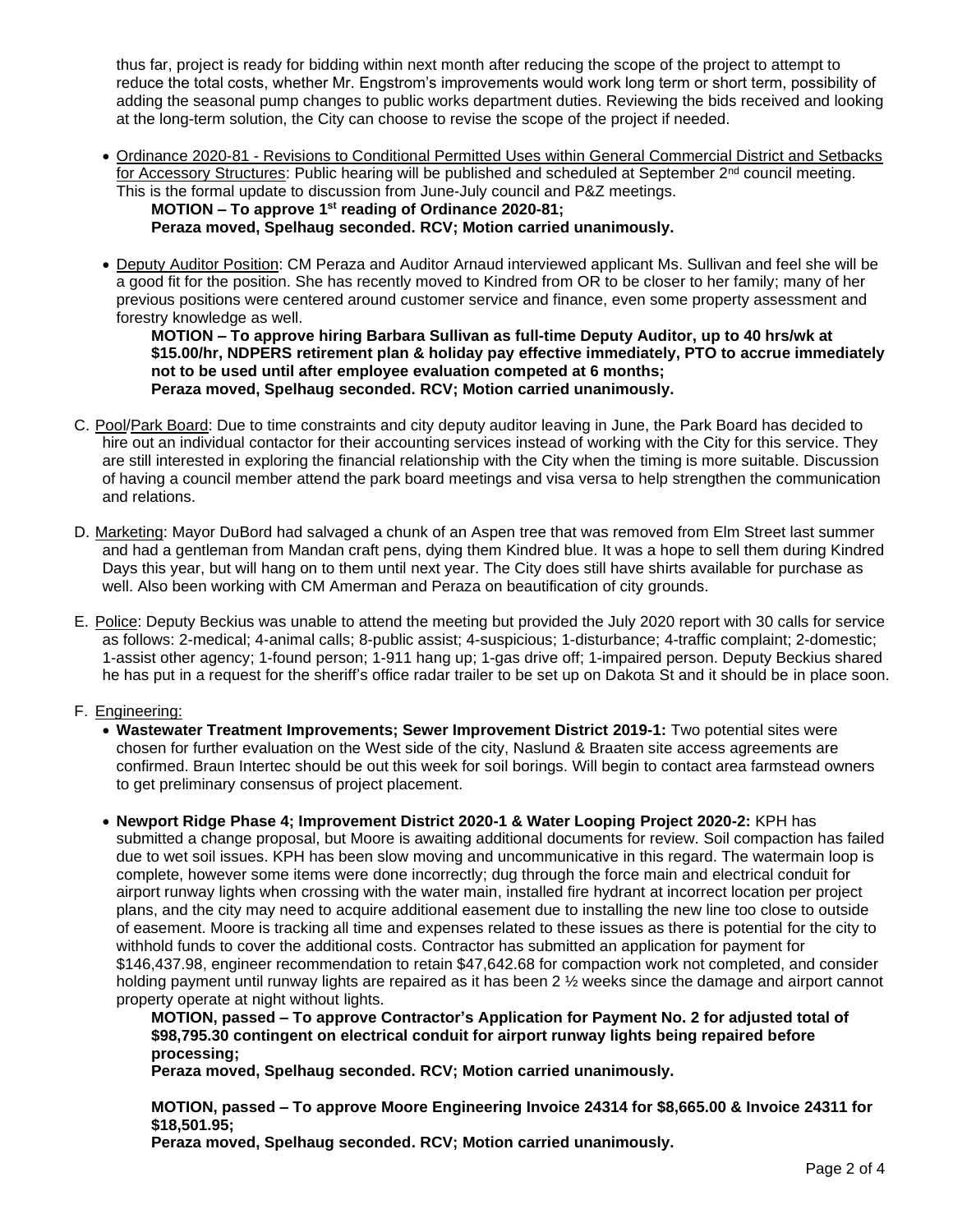- **7 th Avenue Improvements:** Contractor has not requested a final CAP, Moore will review when received. **MOTION, passed – To approve Moore Engineering Invoice 24304 for \$475.00; Peraza moved, Spelhaug seconded. RCV; Motion carried unanimously.**
- **Viking Addition Dewatering Well (2nd Ave S):** Most of update discussed in New Business. Will move forward with bidding the project so true costs can be considered. Since resident improvement has solved issues for short term, could look at extending the project completion date in bidding documents in an effort to reduce overall costs.

**MOTION, passed – To approve electronic bid submittal and virtual bid opening; Amerman moved, Spelhaug seconded. RCV; Motion carried unanimously.** 

- **Lift Station and Force Main Improvements – Phase 2 Wastewater Improvements:** On hold until lagoon project is confirmed. Potential to combine into the same project since directly related and construction would likely take place at the same time.
- **Capital Improvements Plan:** Held a meeting with Public Works Committee and Cass Rural Water on 7/31/2020. Discussed the future needs of the city for storage, supply, etc. Need to work together and be on the same page so the city can supply the community adequately.
- **Water Tower; Improvement District 2016-1:** Final Balancing Change Order presented with an additional reduction of \$38,178.50, making the final project total \$866,696.50. Maguire Iron has submitted a final payment request, ME recommends \$7,000.00 offset to cover defective work identified in KLM 1-year inspection.

**MOTION, passed – To approve Final Balancing Change Order No 7 reducing contract by \$38,178.50, and Contractor's Application for Payment No 20 for \$17,223.13; Peraza moved, Spelhaug seconded. RCV; Motion carried unanimously.** 

**MOTION, passed – To approve Moore Engineering Invoice 24283 for \$8,924.60; Peraza moved, Spelhaug seconded. RCV; Motion carried unanimously.** 

- **Alley Survey:** Moore worked with public works to identify the alleyway concerns and put together a proposal for survey services. Identified 3 phases, would survey the end of each block (not every lot) to reduce fees and yet establish boundaries. Encroachments could cause additional issues. Fees are high estimate and could come in less if field work is quicker; ranging from \$7800-10,200 per phase. Discussed the benefit for the city to know where the lot lines are: would know exactly where maintenance is needed for gravel replacement or snow removal, what is the return on investment? Will look at identifying individual sections instead of doing the full 3 phase project.
- **5 th Ave N Sidewalks:** Moore provided a proposed scope area based on discussion, showing sidewalk improvements from Spruce St north to Dakota St on 5<sup>th</sup> Ave N, as well as sidewalk crossings at cul de sac intersections. The engineering costs on smaller projects can be about the same if additional areas are identified to be updated or included in the project as well. Possible alternate areas to consider: Linden St west of pool, connecting County 15 bike path to softball fields, Sheyenne St at 2<sup>nd</sup> Ave S, around truck route? Discussed funding options with Transportation Alternatives grants through NDDOT. Would like to meet with school staff for additional input. Topic tabled to September.
- **Kindred Standard Specifications & Details:** An update to the city standards regarding street signage. Will create consistency among street signs with size, font, and text abbreviations. **MOTION, passed – To approve street sign detail;**

**Peraza moved, Spelhaug seconded. RCV; Motion carried unanimously.** 

• **Downtown Beautification & Sidewalks:** Will meet later in August.

G. PWS

- Working with Sheriff's Department on request by council to install stop signs at Evergreen Circle and Viking Circle and putting school zone in place on Dakota St. Checking with attorney on appropriate signage and fee restrictions to ensure it is all installed to traffic regulations. Would like to meet with the school to coordinate/discuss sidewalk crossings and/or improvements. Speed bumps could cause more issues and be more expensive; would recommend implementing the stop signs first to see if that improves traffic concerns.
- Street damage at 388 Cessna Ave: sub-contractor of home builder has equipment failure that caused hydraulic fluid to leak on to street. Used back fill to attempt to absorb fluid. Now street has already degraded and is